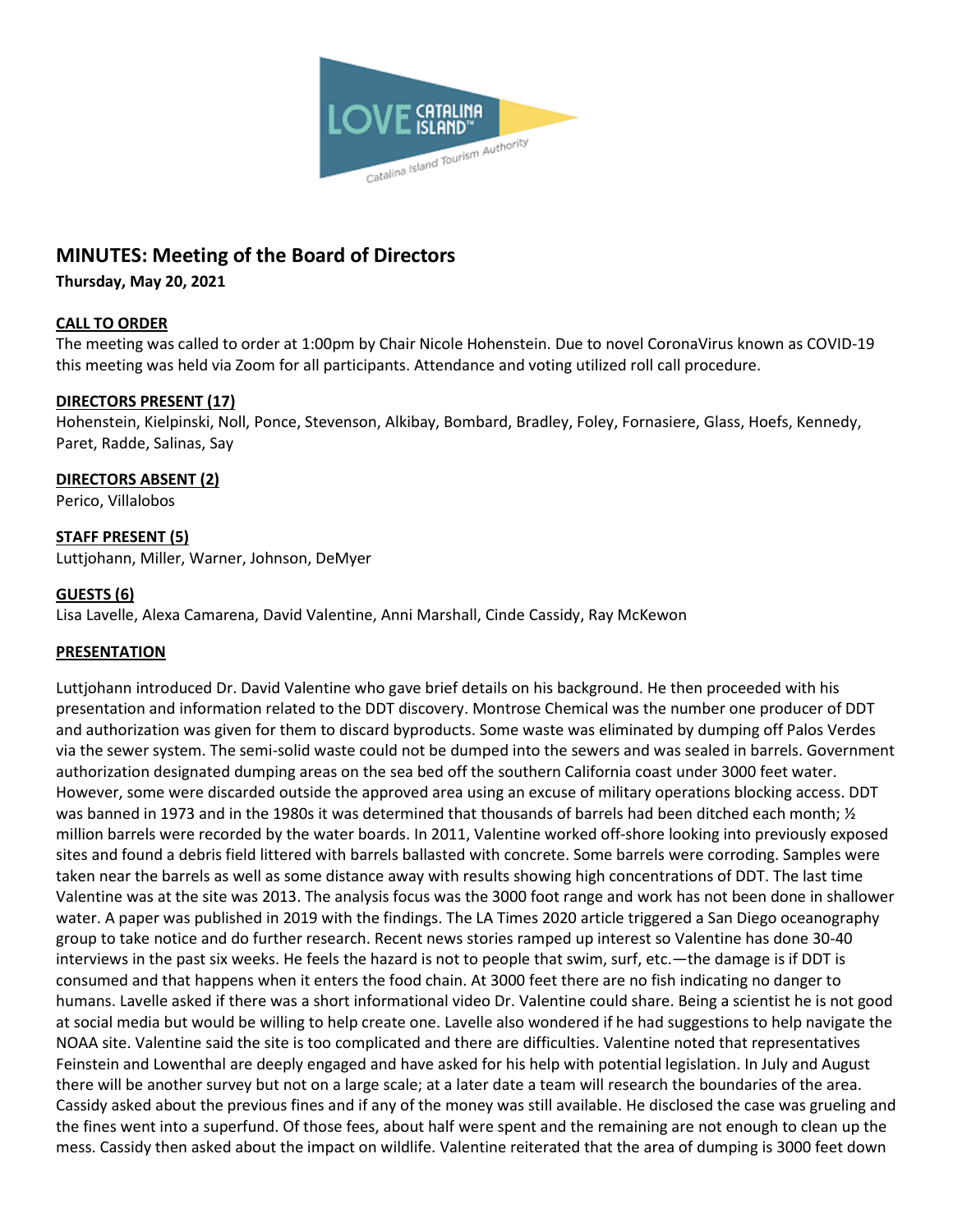and with no oxygen at that level no fish are there. Some worms live there meaning there is a capacity to enter the food chain but the basin is deep and not much life is there. He also said sediment deposits continually settle so there is the potential to be buried. Marshall asked about the possible danger to Catalina eagles. Valentine said there were studies brought to light during the Montrose lawsuit but not enough evidence pointed to Catalina Island eagles. He also reminded that eagles do not eat the bottom feeders. Salinas asked if there is a website or link that he could provide as reference to concerned visitors. Luttjohann mentioned the Visitor Center staff received calls and emails from people with concerns on water activity safety. Stevenson would also like to have a resource available as reference for visitors and staff. Bombard noted there were social media comments soon after the news broke, but it has calmed down in the last few weeks. Valentine agreed it is an oscillating problem that pops up occasionally. Luttjohann would like to see Catalina Island removed from references, believing it is more accurate to use San Pedro Basin or southern California coast. Hohenstein thanked Dr. Valentine for his time and hopes to work together to address any of the issues raised in today's conversation.

## **CONSENT ITEMS**

## Approval of Minutes from April 2021

Motion for approval Ponce, second Kielpinski; passed unanimously.

## **DISCUSSION AND POSSIBLE ACTION**

Report of the Chair—Hohenstein gave an update on the TBID stating five small group meetings were held. The committee is working on the final draft. Luttjohann interjected the draft will be ready to share in the next few days then it will be time to look for supporters on the petition. Hohenstein reminded the Board that attendance is important even with only one more meeting until the new Board is installed.

Report of the Chief Financial Officer—Noll brought attention to the rent waivers received in the past year stating that only when not in lockdown was rent paid on the admin office space. Luttjohann noted that rent must be shown as paid, and then the waiver is done as in-kind with the total reduction so far at \$24K. Hohenstein asked about the previous discussion on relinquishing the premises. Luttjohann did not pursue that option as there would be penalties and he did not wish to spoil the rent waiver. He concluded with the fact that there is one year left on the current lease.

Motion for approval of the April 2021 financials by Fornasiere, second Salinas; passed—16 yes, no abstentions.

Report of the Nominating Committee—Kielpinski reported on the meeting he held with Bradley and Ponce. Foley left the meeting at 1:57. The proposed slate of officers for the 2021-22 fiscal year is: Kielpinski, chair; Hohenstein, past chair; Noll, chair elect; Villalobos, CFO; and Stevenson, marketing chair. Motion for approval of the presented slate of officers for the Love Catalina Board of Directors by Salinas, second Ponce; passed—11 yes, 4 abstentions.

Report of the President—Luttjohann submitted his written report which is on file.

Report of the Marketing Committee—Miller was recently made aware of the lack of knowledge within the business community (including Board members) on what actions were taken by Love Catalina during Covid and post-Covid. Salinas left the meeting at 2:11. Her presentation was via a shared screen with a video that appeared online during the pandemic, the Marketing Conference video, and slides showing both Covid and post-Covid marketing efforts. Miller was happy to report that the recent Love Catalina photo shoot was successful. The updated video and stills are already in use and will give a fresh look to marketing efforts. She stated that the Go To Catalina campaign can be seen at gotocatalina.com and the joint partners pay for this promotion. Miller reported there have been 237 recent stories featuring Catalina Island, accomplished by hosting media and influencers. Current marketing plans include hiking, Memorial Day, what's new, summer, etc. The Audio Eye is new to the Love Catalina website and will be provided free to members. Website visits for April were up 100% over 2020 and are now settling in at close to pre-pandemic levels. Visit California issued a request for stories and Love Catalina was among the first three stories uploaded. She shared marketing projects including restaurant week with 18 participants; extensive public-relations efforts; requests for updated specials, videos and photos to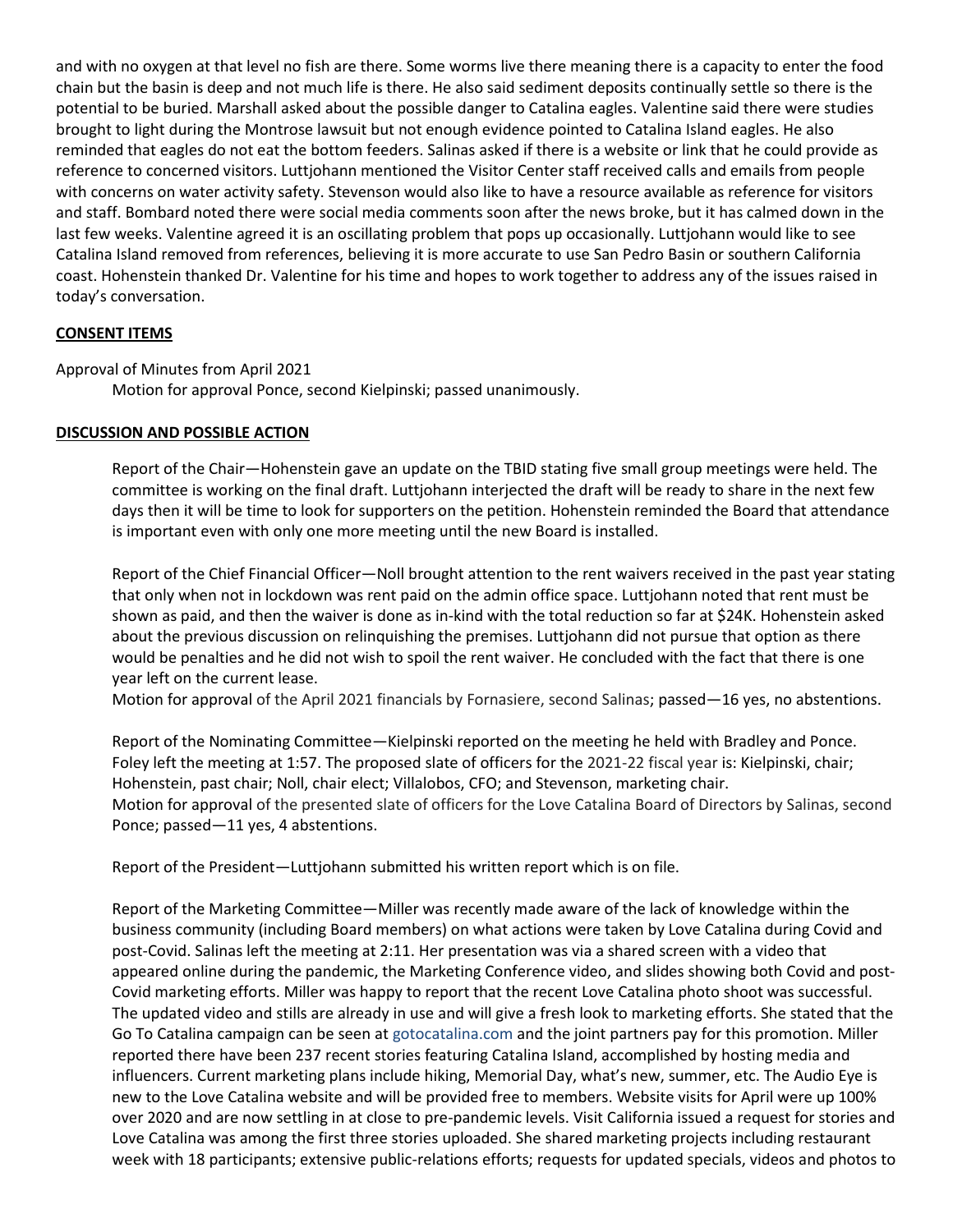add to member's lovecatalina.com microsite; clips were shared for the KLOS promo now on the radio; work is underway for fall and seasons of need; the 2021 content shoot was featured in the 'sizzle reel' which was shared at this meeting; and the Kargo mobile ad was shown that appears to a targeted audience.

Report of the Cruise Committee—Luttjohann stated Cruise the West and FCCL are working within the cruise industry on the comeback of cruising. It has been difficult to get entire crews vaccinated. Kielpinski asked for a rough guess as to when cruises with a Catalina Island stop might be reinstated. Luttjohann believes September or October 2021 is a possibility.

Report of the Membership Committee—Luttjohann reported on the earlier meeting saying membership dues collected for the 2020-21 fiscal year exceeded expectations. He attributes this to the multi-pay option offered and said the members that chose that option are now fully paid. He explained another offer was for members paid in full by August 15 which then earned them 18-months of membership. An idea was presented at the meeting to possibly offer incentives to current members if they bring in a new member. Luttjohann had a conversation with business owners that own multiple businesses to encourage them to utilize the corporate membership option.

## **EVENTS UPDATE**

Online Mixers & Fixers—DeMyer reminded attendees it is not too late to sign up for tonight's virtual Mixer; 5:30-6:30 with focus on business updates. The June Mixer host will be announced soon, September is the Art Association, October is Chet's and November is Catalina Island Golf Carts. The customer service Fixer was held last week and Erik Seversen will return for an in-person presentation at no additional charge. A Fixer will be offered soon for Audio Eye which is a compliant standard. Another Fixer is planned for training members on the Book Direct feature on LoveCatalina.com. Glass joined the meeting at 2:38.

Restaurant Week—DeMyer is working on this virtual event planned for June 4-10. Participation was offered free to member restaurants and Love Catalina staff is busy taking photos and videos to feature online. Attendees can post on social media using a hashtag that will enter them into a drawing for \$100 in Love Catalina gift certificates.

Annual Meeting & Installation of Officers/Directors—DeMyer reminded that this annual meeting will be held at The Cove on July 22.

Concert Series—DeMyer said that McKewon of Xceptional Music presented a draft proposal for the upcoming season keeping cost at the 2019 rate. McKewon was a guest at this meeting but could not stay due to another commitment. Luttjohann noted that \$33K is required for the summer Concert Series which is in the next fiscal year. Approval is requested to sign the contract with Xceptional Music prior submittal of the 2021-22 proposed budget.

Motion for approval Hohenstein, second Ponce; passed unanimously with no abstentions.

Bombard asked if the Board Meeting in June will be an in-person event. Luttjohann replied the US Bank Founder's Room capacity is calculated to include bank employees and patrons. There are still limits due to Covid protocol that must be observed. He is shooting for June but is not certain.

#### **BOARD MEMBER UPDATES**

Hohenstein announced the Catalina Island Inn reopening this weekend saying it is cute and very blue. She also wished congratulations to Noll on his wedding and to Fornasiere on her new title at the Catalina Island Museum.

Stevenson reported Chill at Descanso Beach Club (DBC) opens tomorrow in the old Descanso Fresh location selling alcoholic slurpees. He explained the idea came from Fat Tuesday for those familiar with the brand. He also reminded that May 26 Avalon Grille opens and on the 29<sup>th</sup> at 1pm there will be a concert at DBC featuring 80s music. During the concert, DBC will be open but the grass area is reserved for those holding concert tickets.

Kielpinski said an email was sent announcing the Stage Road closure for roadwork June 6-10. This is for a new asphalt section of ½ mile. He stated that two pregnant bison were not sent in 2020 but there is hope for that to happen in November 2021. He also noted that DC3 Grill is seeking a buyer.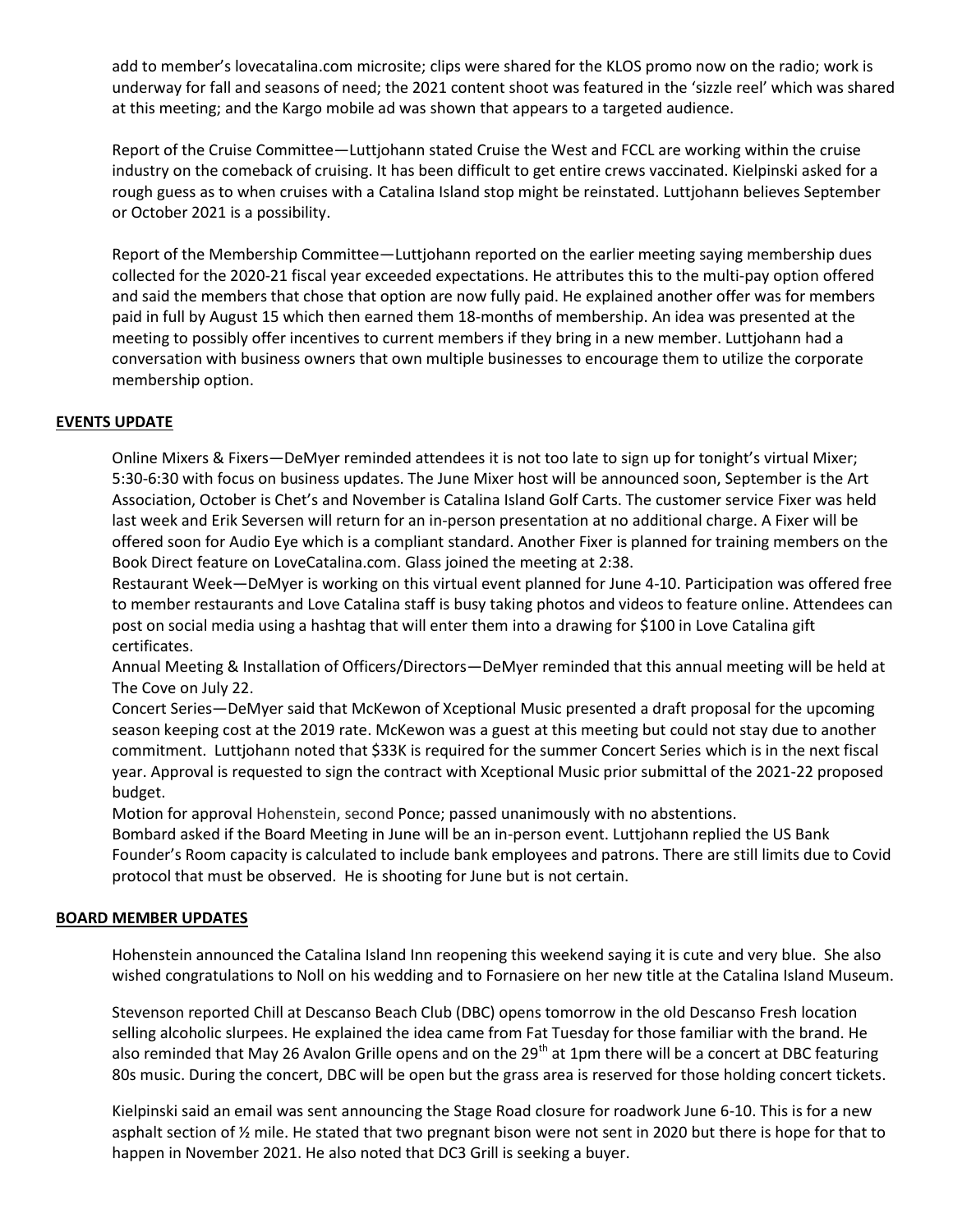Fornasiere announced in-person events are happening again at the Catalina Island Museum. On July 24 there will be a rescreening of the documentaries of Rosie Cadman and Lolo Saldana. May 29 and June 4 events will feature Catalinaland with Charles Phoenix; specialty cocktails and snacks will be available. July 1 is the First Friday Film showing Ferris Bueller's Day Off. A relaunch of the Titanic exhibit is expected on June 19. She also announced a title change for both she and Johnny Sampson, and that the Museum is looking for a new director.

Bombard was glad to report the Starship is back for Catalina Express and noted passengers are booking earlier than in the past. She also stated Avalon Freight Services is now operating a barge five days a week.

#### **FUTURE AGENDA ITEM**

Fornasiere asked for a larger discussion on connectivity. Hohenstein left the meeting at 3:04. Cassidy asked to not add this topic to an agenda at this time as the City of Avalon is working on it.

#### **ADJOURNMENT**

There being no further business to come before the Board, Past Chair Ponce adjourned the meeting at 3:06 pm